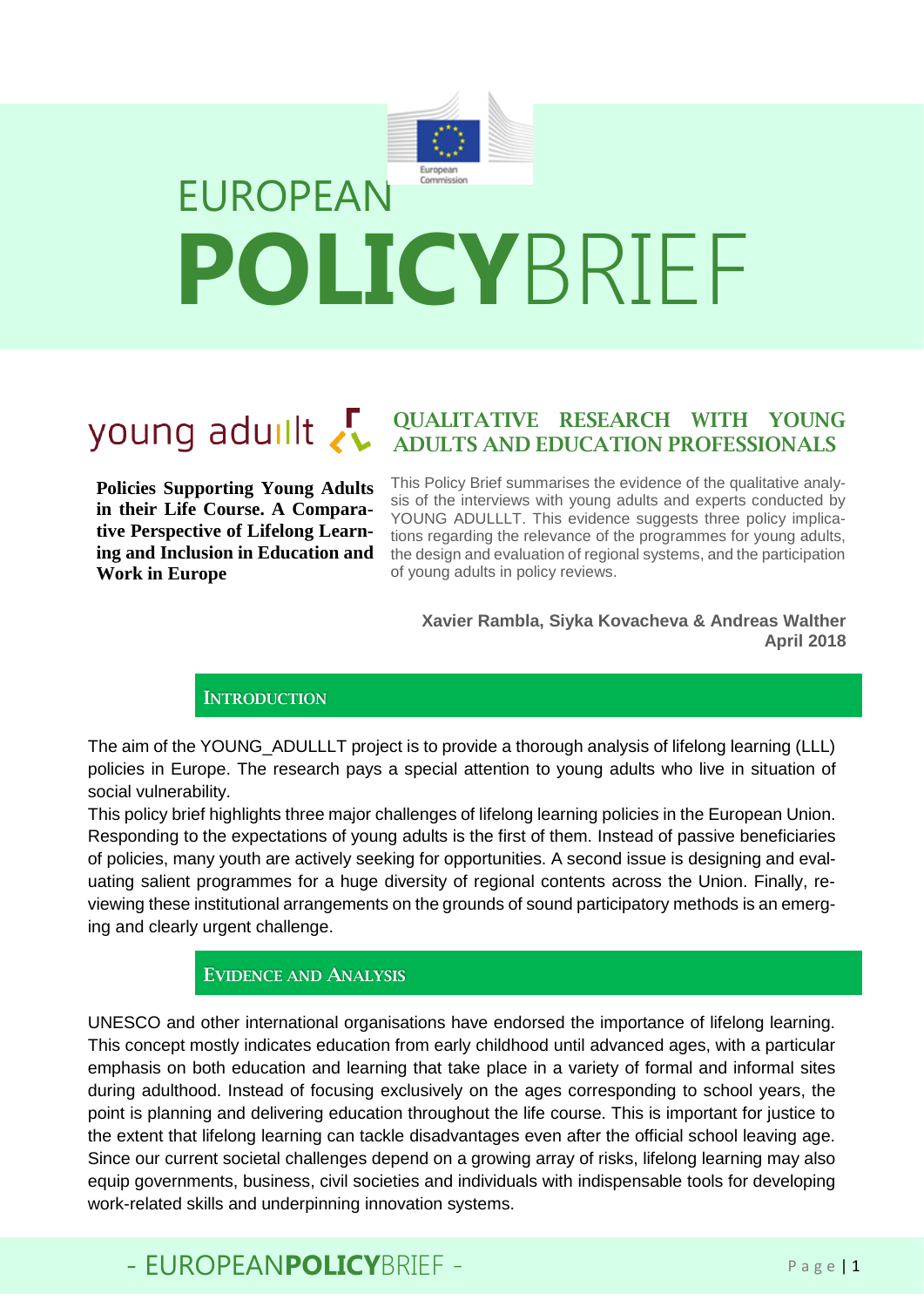Both the institutions of the European Union and the governments of member states have implemented a number of lifelong learning policies so far. Some of these policies attempt at underpinning vocational education in schools, other ones bridge gaps between schools and labour markets, and a third type provides social support to potential students and trainees.

The international qualitative analysis of YOUNG ADULLLT project sheds light on the views of both young adults and experts involved in a sample of programmes aiming at tackling social vulnerability. Many interviewees either had dropped out of school previously or faced unemployment. A number were sick, some of them suffering from mental health disorders too. A great number had a hard experience with migration. A handful lacked an income to care for their children.

The views of these recipients of lifelong learning policies depict a nuanced and complex scenario of potential impacts. A number of these youth blame themselves and their families for their current vulnerability. Many have assumed their problems are a consequence of personal failure to cope with educational and labour requirements. Others regret their family was unable to provide good enough care and housing conditions during their childhood. Only a few attribute their adversity to wider social problems that lied beyond their reach.

As a rule, their perception of lifelong learning policies matches with official expectations. Where apprenticeship or similar schemes are available to many youth, normally the interviews capture a widespread interest in using lifelong learning to improve the CV. Where these schemes are not so encompassing, many respondents often look for the necessary credentials to go ahead with their educational and professional projects.

On these grounds, it is reasonable to conclude that young adults welcome the bulk of lifelong learning policies. However, it is also necessary to point out that many also notice that apprenticeships are not sufficient. Even Austria, Finland, Germany and Scotland (UK), experts struggle to cater to apprentices when firms go bankrupt and some localities enter into economic decline.

Poor information and poor guidance worry young adults in many countries of the European Union. Aligning skills development with local and regional labour markets is often problematic, not least because many youth are happy with these policies but remain uncertain on the value of the skills they are acquiring. Biased or unrealistic selection is often so contentious that triggers strong complaints.

YOUNG ADULLLT explores lifelong learning policies in diverse contexts, where a variety of authorities is in charge of this responsibility. Remarkably, these authorities understand both the rationale of the policy and the definition of the target groups differently. Among this diversity, it is reasonable to distinguish two patterns.

In Austria, Finland, Germany and Scotland (UK), expert interviewees easily refer to a general rationale of lifelong learning policies. This rationale defines final and intermediate goals in order to integrate social disadvantaged groups in vocational education, apprenticeships and on-the-job training. In their view, the target groups live in special circumstances such as social exclusion, poor mental health and seeking for asylum.

However, the view of experts on the general rationale of lifelong learning is much unclear in Bulgaria, Croatia, Italy, Portugal and Spain. While some experts are fully respectful of the social image of young adults in these countries, others associate lifelong learning with social welfare measures. Here, some experts directly blame young adults for their vulnerability.

Certainly, it is not justified to extend these findings to all the experts in these nine countries. The reports also qualify this generalisation according to concrete measures in concrete regions. In fact, the variation of understandings indicates that, while differentiation of lifelong learning policies helps including disadvantaged groups, sometimes it goes along with deficit-orientation, selectivity and stigmatisation, which often contributes to de-motivation and drop out.

## - EUROPEANPOLICYBRIFF - Page | 2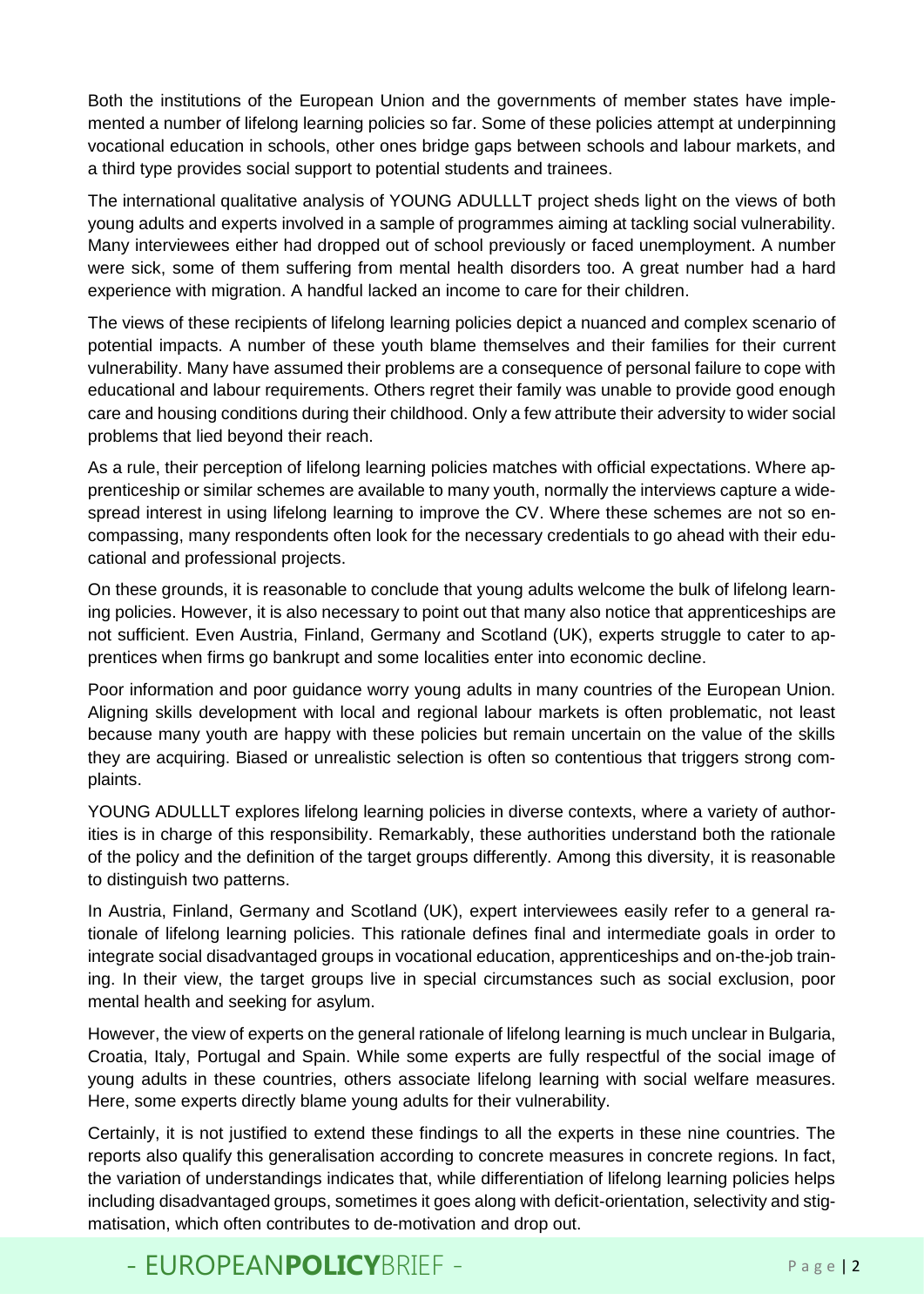Remarkably, partnerships vary greatly across regions. In some regions, there are complex webs of actors who collaborate smoothly. In a few regions, private providers compete and hoard information in some places. In other places, NGOs draw on EU guidelines to put pressure on authorities so that they improve their lifelong learning policies.

Figure 1 maps out the main institutions that normally intervene in lifelong learning in many regions within the European Union. The labour market is the common destination of most youth who benefit from these policies. Vocational education schools and programmes are the key component of regional arrangements, altogether with apprenticeship (on-the-job training, or similar) schemes. However, the development of these schemes is quite uneven. Other public services and the civil societies complete the picture by playing some complementary roles.

On the one hand, the regional governance of lifelong learning coordinates schools and programmes with an array of public agencies, private providers and civil society organisations. On the other hand, these institutions convey students to apprenticeships, and ultimately labour markets. In addition to these institutional components, three types of fluxes configure the regional governance of lifelong learning. First, agencies, private providers and civil society organisations provide technical support to vocational schools and programmes. Second, vocational schools and programmes prepare students to go through apprenticeships and get jobs. Third, the youth provide feedback of their experience with these later stages to their process to schools so that teachers can improve further editions of the courses.

While the development of apprenticeships is quite uneven across regions, apparently feedback is the weakest component of the chain. Some experts mentioned they regularly ask the youth about their views. In some regions, local experts report that sometimes they gather the local youth to discuss some actions that had to do with lifelong learning. However, a general conclusion of YOUNG ADULLLT international qualitative analysis is that so far Finnish authorities have been the only ones who have institutionalised proper participation of young adults in the reviewing of the existing regional arrangements of lifelong learning.



**Figure 1** Regional governance of lifelong learning policies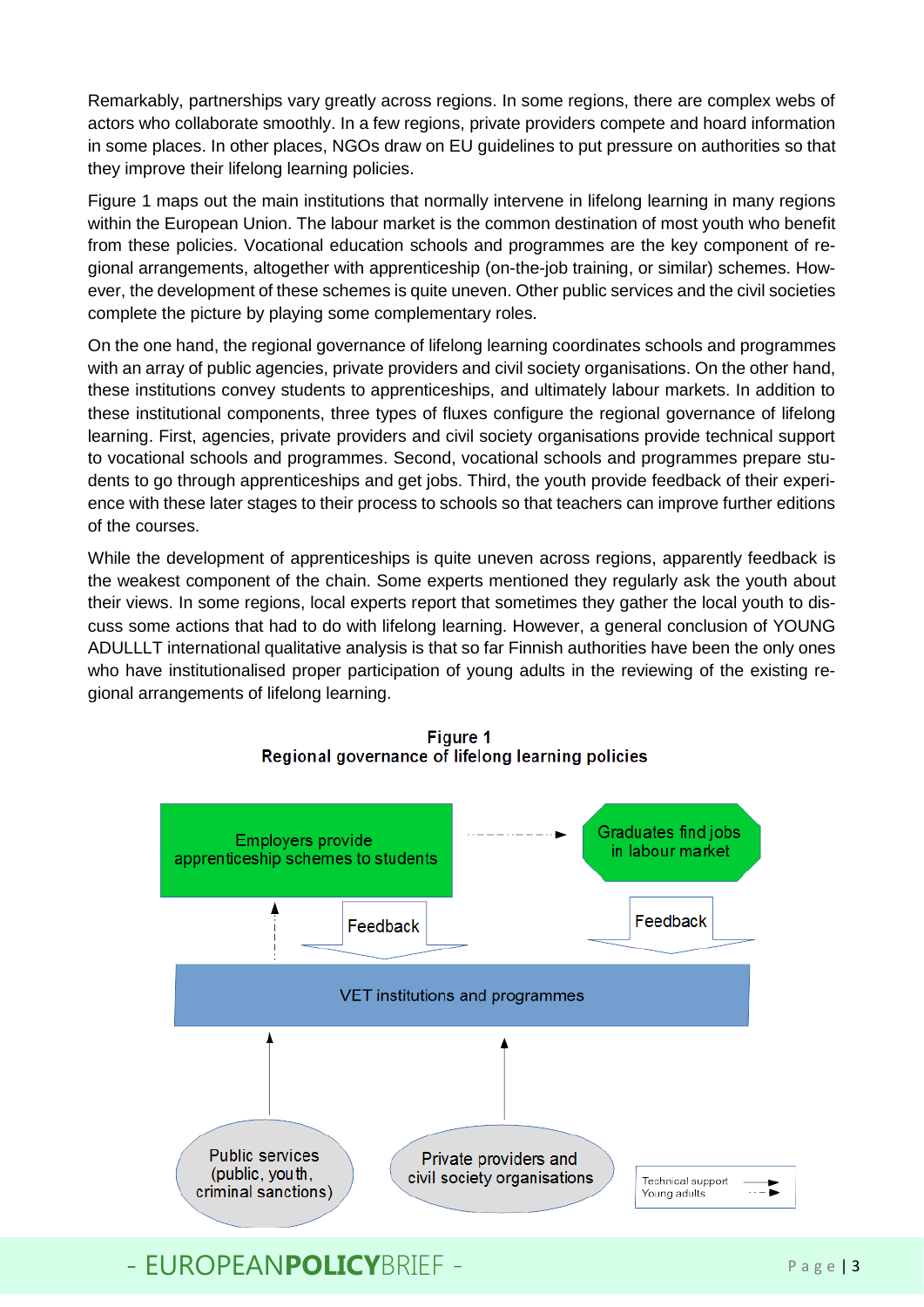Thus, the European Union has a long tradition of lifelong learning policies that deal with school transitions, vocational education and training, higher education and preventing early school leaving. Five years ago, the Council of Europe<sup>1</sup> (2013) launched a new initiative in this area, the Youth Guarantee Scheme (YGS). Generally, this scheme is quite visible in most EU regions. According to the YGS, member states must "ensure that all young people under the age of 25 years receive a good-quality offer of employment, continued education, an apprenticeship or a traineeship within a period of four months of becoming unemployed or leaving formal education" (European Council, 2013: pagesC120/3). The available evidence strongly suggests that this goal is far from accomplished. Young adults are generally satisfied with the LLL policies they contact with, but they often miss some crucial and relevant opportunities in their regions. Experts are not confident enough to claim they cater to the needs of all the vulnerable youth. Key elements of regional governance are in place, but the reach of apprenticeships and the strength of participation remain significant weaknesses in many regions.

#### POLICY IMPLICATIONS AND RECOMMENDATIONS

In a variety of regions, diverse samples of young adults, who were enrolled in several programmes related to lifelong learning — suggested quite relevant reflections when responding to YOUNG ADULLLT interviews. National and regional experts also contributed to a well-grounded discussion of these programmes. The findings of the international qualitative analysis conducted by this research project suggest a number of policy implications.

- The youth reflect on their current conditions and their real opportunities. Although they need guidance, information and training, they are active players in the field of lifelong learning. Therefore, there is a need of "breathing" lifelong learning policies that are reflexive enough to identify, reflect and prioritise the specificities of young people's individual needs and expectations over ideological discourses. These policies need to take the dysfunctional, exclusive and demotivating effects of deficit-orientation into account. To be precise, there is a need of professionalisation in the field especially with regard to counselling in order to support young people's decision-making.
- Regional arrangements of governance are in the making throughout the European Union. Rather than national authorities exclusively, a variety of local governments, private providers and civil society organisations run the actual lifelong learning policies on the ground. Therefore, the Commission, member states and regional authorities should develop more sophisticated and contextualised systems that monitor and evaluate lifelong learning policies including effects of deficit-orientation. Although the European Social Fund has coined a standard set of indicators that guarantees some comparability, this is clearly not enough for real decision-making and policy-making at the regional level.
- The reach of apprenticeships and the strength of participation are particularly problematic. The former is very limited in both Southern Eastern and Southern Western Europe. The latter is a significant flaw almost everywhere. In order to tackle these shortcomings, lifelong learning should undergo as participatory and regular policy reviews as possible. Civil society organisations should have a say. Mostly, the youth themselves should become active agents of relevant policymaking for lifelong learning. Otherwise, this approach has not a clear point for them. The conclusions of the periodic reports should be binding for authorities. At least, Parliaments and local councils need formal and proper information about them.

**.** 

<sup>1</sup> Council of Europe (2013). "Council Recommendation of 22 April 2013 on establishing a Youth Guarantee". Official Journal of the European Union. 2013/C 120/01-06.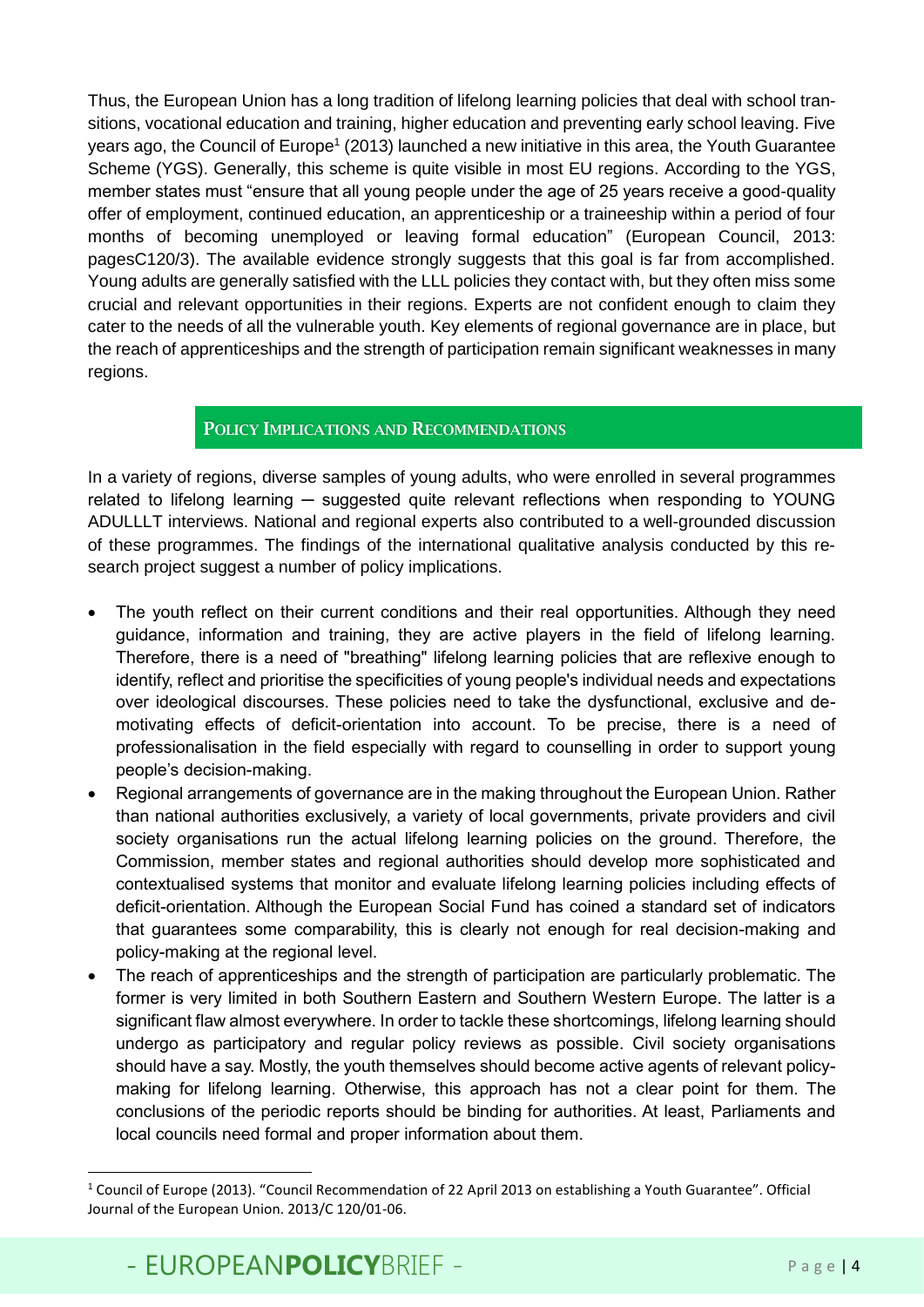#### RESEARCH PARAMETERS

Against the background of a high fragmentation and persistent weakness and ineffectiveness of adult education policies across Europe, YOUNG\_ADULLLT sets out to enquire into the specific forms of embeddedness of these policies in the regional economy, the labour market, the education and training systems and the individual life projects of young adults.

In the focus of attention are lifelong learning policies aimed at creating economic growth and social inclusion that target young adults in vulnerable positions, for instance those not in education, employment or training (short: NEETs) or those in situations of near social exclusion.

YOUNG ADULLLT uses three different entry points:

- On an **institutional** level, the project starts by focusing on various LLL policies and analyses their potentially competing (and possibly ambivalent) orientations and objectives;
- On an **individual** level, the project focuses on the young adults' perceptions and expectations of these policies regarding their life projects. The objective is to yield insights into how the young peoples' life courses are impacted by these policies in terms of intended and unintended effects;
- On a **structural** level, the project aims to critically analyse current developments of LLL policies in Europe to prevent ill-fitted policies from further exacerbating existing imbalances and disparities as well as at identifying best practices and patterns of coordinated policy-making at regional/local landscapes.

The main contributions of the YOUNG\_ADULLLT research project are:

- *New knowledge on the impact of LLL policies on young adults' life courses*, identifying the conditions, strategies, and necessities for policies to become effective;
- *Insights on the innovations and potentials LLL policies unlock*, with a view to informal and non-formal learning to better address vulnerable groups;
- *A better understanding of the structural relationships and functional match* between education and training and the labour market sectors;
- *A thorough review of regional policies and initiatives* in the countries studied, identifying best practices and patterns of coordinated policy-making at local and regional levels.

The approach of YOUNG\_ADULLLT responds to the following criteria:

- *A comparative study* of 18 regions in 9 countries: Austria (Upper Austria & Vienna), Bulgaria (Blagoevgrad & Plodiv), Croatia (Istria & Osijek-Baranja), Finland (Kainuu & Southwest Finland), Italy (Genoa & Milan), Germany (Bremen & Rhein-Main), Portugal (Alentejano Litoral & Vale do Ave), Spain (Girona & Málaga), and Scotland (Aberdeen and Glasgow), which brings together institutional and policy analyses;
- *A multi-method multi-level research design* to grasp the interaction of the three levels (structural, institutional and individual);
- *A particular focus on qualitative research* with young adults, employers and trainers/providers of education and training, complemented by quantitative analysis of the young adults' living conditions across Europe;
- *In-depth case- study analyses* of selected policies and regional/local landscapes within the project.

The evidence, analysis and recommendations of this policy brief are drawn from the nine national reports from a YOUNG ADULLLT sub-study on Qualitative Research with young adults (WP 5) providing evidence and analyses based on semi-structured interviews with young adults (N= 164) and experts (N= 128). The national reports focused on the interviews with both young adults and experts as well as on the interaction between these two types of social actors.

## - EUROPEANPOLICYBRIFF - Page 15